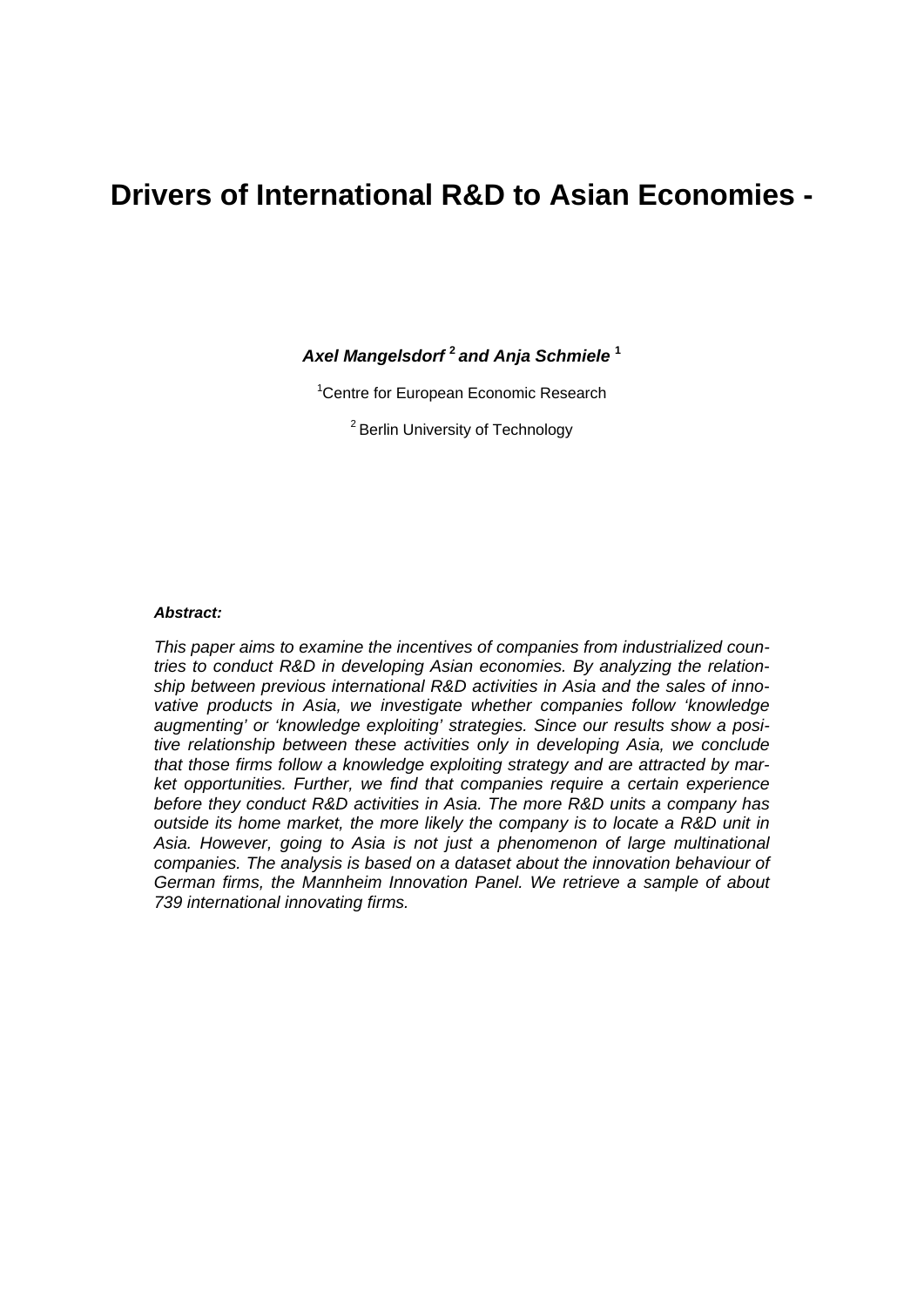### **1. Introduction**

The rapid increase in international R&D since the 1990s has attracted the interest of scientists and policy makers. A number of factors stimulate the internationalization of business R&D and according to Friedman (2006) we even see the beginning of 'the globalization of innovation'. The emergence of world wide information and communication technology (ICT) has to a large extent reduced the cost of communication, and enables a global division of labor in R&D units across the world (Karlsson 2006; UNCTAD 2005).

Although the bulk of cross border R&D units are established between developed countries, international R&D widens its geographical scope to developing countries, especially to East Asia (Edler 2008; von Zedtwitz, Gassmann 2002). According to a UNCTAD survey of foreign controlled R&D affiliates, 85 percent were located in the Triad (U.S., Europe and Japan), while developing Asia accounts for more than 8 percent (UNCTAD 2004). Despite this trend, academic research in this field is mainly concentrated on R&D units in the Triad region while the growing importance of Asian economies for R&D internationalization has been largely neglected (Ambos, Ambos 2009).

Against this backgroud, our paper aims to illuminate the R&D internationalization activities of companies from industrialized countries in Asian economies. Based on a microeconomic dataset of 1300 German companies with international R&D, this research will contribute to the understanding of R&D internationalization in developing Asian economies. In particular, the paper aims to shed light on the underlying strategy, that is, whether companies follow a knowledge augmenting or knowledge sourcing strategy. Since our results show a positive relationship between establishing R&D units in Asia and sales of innovative products in Asia, we conclude that companies with international R&D in Asia follow a knowledge exploiting strategy. Firms with international R&D in Asia establish their whole innovation value chain, i.e. from knowledge creation to manufacturing and selling of innovative products, to developing Asian economies. We reject the counter-hypothesis of knowledge augmenting strategies because we do not find a statistically significant and positive relationship between R&D in Asia and selling of innovative products in other countries.

The remainder of the paper is organized as follows. The following section provides a literature review of the types and strategies of international R&D. The theoretical background is followed by literature on foreign R&D units in section 3. It includes the perspectives from multinational companies (MNCs) in industrialized countries (source countries) and developing Asian countries (host countries). Based on this overview of the literature, the hypotheses concerning our main research questions are developed in section 4. Section 5 provides de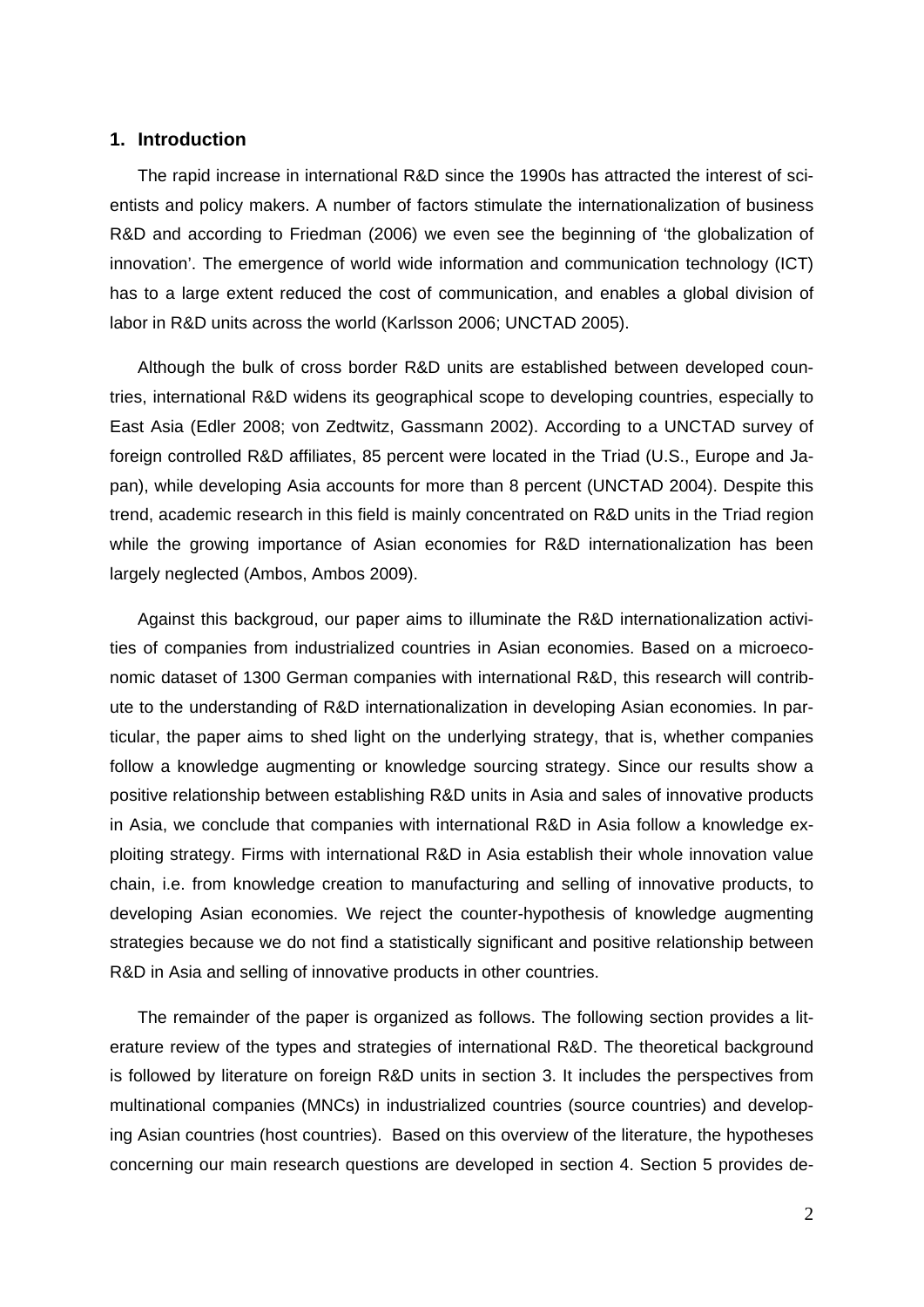scriptive analyses of the microeconomic dataset, and in section 6 the results of the multivariate qualitative response (probit) model are presented. We compare our results to past studies in the last section and conclude with an outlook on future empirical research.

## **2. Theoretical Background**

## *Types of International R&D*

Innovation in developing countries is still a new but growing phenomenon. Zedtwitz (2005) has categorized the set up of R&D ventures in these destinations as the "modern" type of research. Figure 1-1 shows the other types of international R&D. As Figure 1-1 shows, Type 1 concerns international R&D activities among industrialized countries, which cover the bulk of international R&D activities. The focus of our paper is represented by Type 2, which corresponds to setting up R&D units in developing countries by companies from advanced countries. Type 3 describes firms from developing countries establishing R&D units in advanced countries in order to catch up with developing countries. Type 4 concerns R&D internationalization activities between developing countries.

| Figure 1-1: Types of international R&D |                                    |                                     |  |  |
|----------------------------------------|------------------------------------|-------------------------------------|--|--|
| Home                                   | Type 2                             | Type 1                              |  |  |
| Country:                               | <b>Modern</b>                      | <b>Traditional</b>                  |  |  |
| Advanced                               | (e.g. Germany $\rightarrow$ China) | (e.g. Germany $\rightarrow$ U.S.A.) |  |  |
| Home                                   | Type 4                             | Type 3                              |  |  |
| Country:                               | <b>Expansionary</b>                | Catch-up                            |  |  |
| Developing                             | (e.g. India → China)               | (e.g. India $\rightarrow$ Germany)  |  |  |
|                                        | <b>Host Country:</b><br>Developing | Host Country:<br>Advanced           |  |  |

Source: von Zedtwitz (2005)

## *Strategies to Internationalize R&D*

There is an expanding literature studying the underlying strategies of international R&D. Despite some debates on taxonomies, most researchers divide the motives to undertake R&D in foreign countries into two categories: knowledge exploiting and knowledge augmenting (Ambos 2005; Belitz 2006; Kuemmerle 1997).

In the *knowledge exploiting* strategy MNCs gain competitive advantage through exploiting their firm specific technological strength in foreign markets. Companies following knowledge exploiting strategy support local production because products are adapted to lo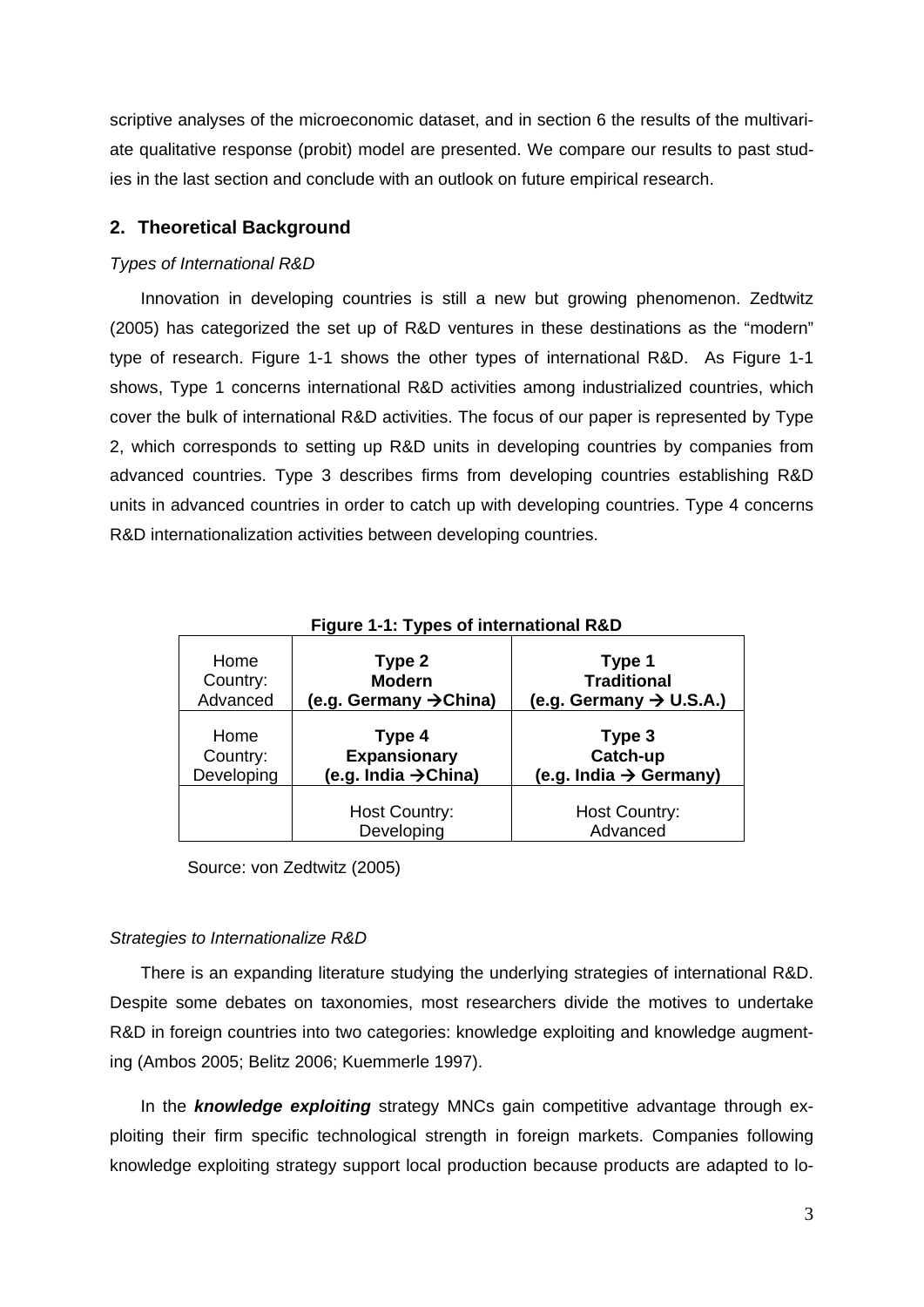cal demand. Within the knowledge exploiting strategy, international R&D laboratories are established close to existing production facilities and markets. The knowledge exploiting strategies constitute the majority of R&D units abroad and their location is influenced by the importance of local markets (Gerybadze, Reger 1999).

In contrast, firms following *knowledge augmenting* strategies invest overseas in order to augment the current stock of company specific knowledge. Favorable conditions in the national research system, for instance highly qualified workforce, lead MNCs to invest in 'pockets of knowledge'. Companies use foreign R&D units to develop products for different countries. The number of knowledge augmenting R&D units has recently increased with the development of global innovation networks, but are still a minority compared to knowledge exploiting laboratories (Sachwald 2008).

These two motives described above are consistent with models of MNCs behavior in international trade theory. The models in this stream of literature can be divided into those that include horizontal and vertical multinational companies (see for instance Markusen (1984) for the former and Helpman (1984) for the latter). Horizontal MNCs tend to establish production sites in multiple countries to produce similar goods globally. Vertical MNCs fragment production processes into development and production activities and locate these according to factor price differences in the world economy. If the two types of MNCs are related to the two international R&D strategies, horizontal companies should exploit their home-based knowledge, thus following the knowledge exploiting strategy (Belitz 2006)

#### **3. Literature Overview: Source and Host Countries**

#### *Perspective from Source Countries*

After we presented types and strategies of R&D internationalization in the last section, we present in this section a literature overview of international R&D activities from a perspective of source countries and host countries. With the help of this literature overview, we aim to gain insights from past studies regarding our main research question, i.e. whether R&D internationalization follows knowledge augmenting or knowledge sourcing strategies. In the first part, we focus on companies from industrialized countries that locate R&D in developing countries. The second part focuses on developments regarding international R&D from a perspective of host countries.

The available empirical literature on the internationalization of R&D can be divided into three types of data: specifically patenting data by foreign affiliates; the geographically distributed R&D expenditure of MNCs; and, survey based evidence on the question of R&D loca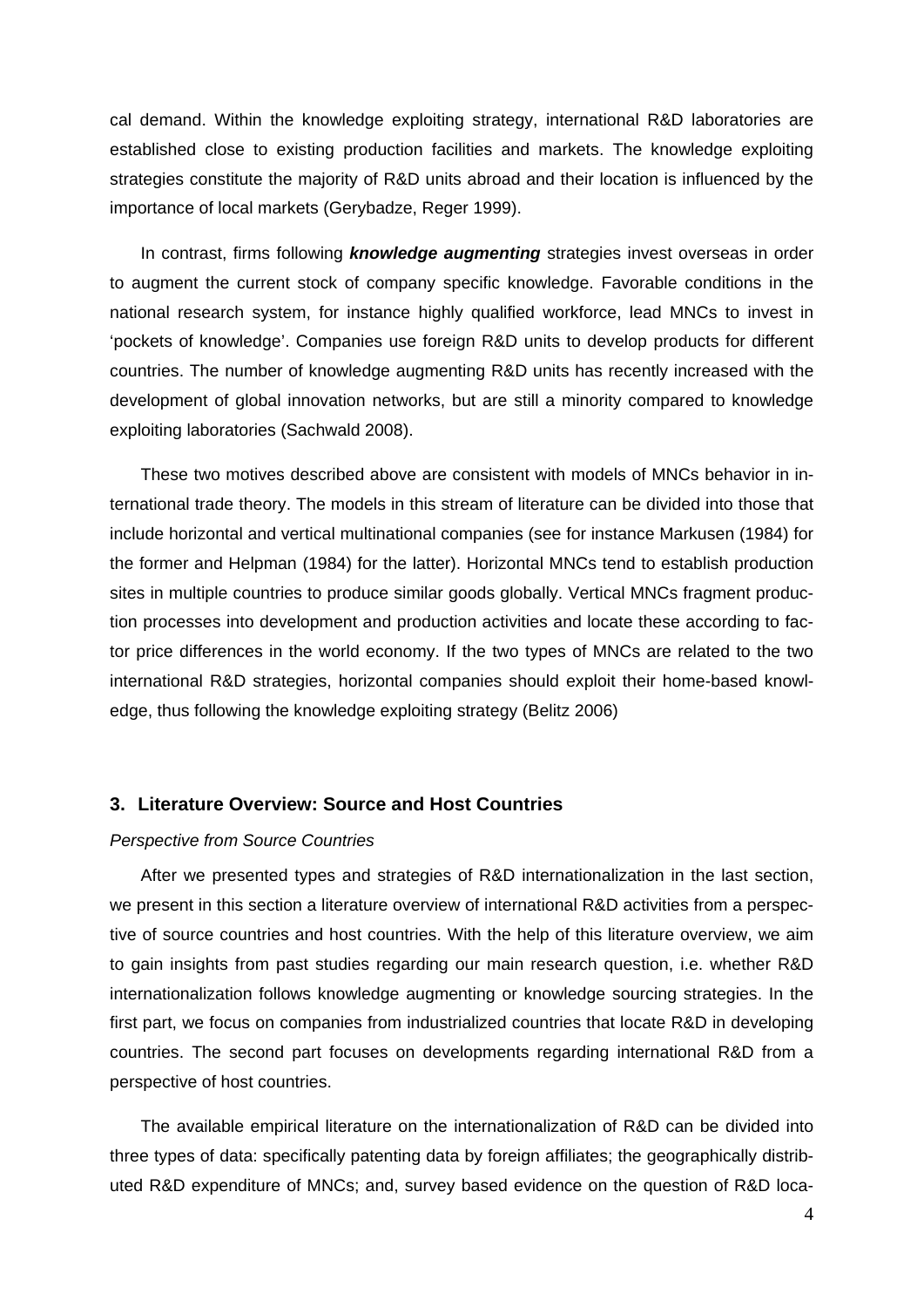tion (Dunning, Lundan 2009). In the following section, we briefly discuss all three types of data.

Regarding evidence from patenting activities, data from the United States shows that the share of patents granted to foreign firms in 2003 was 48%, mostly from the Triad. However, since 2003 the share of patents granted to firms from developing countries and especially Asian countries constantly increases. For instance, inventors from China filed only about 100 patent applications in 1990 but have reached more than 1000 since 2003. However, the total share granted patents in the United States from developing countries remains small (UNCTAD 2005). Similar findings are presented by Belderbos (2006) who examines the patent applications of the 186 top R&D spending firms. The patent applications at the European Patent Office show that only 35 out of 186 firms had applications originating from inventions in the developing Asian regions, but the share of patents from those regions for the 186 MNCs accounts for merely 0.7%. However, it was also shown that patent applications from developing Asian economies are steadily increasing. Empirical estimations to explain patent applications by MNCs in developing Asia show a positive impact of the host countries strength of the IPR protection regime but a negative impact of market attractiveness variables.

As for the second type of empirical data - the geographically distributed R&D expenditure of MNCs - collected by UNCTAD (2005) shows also the rising importance of developing countries in international R&D. For instance, by 2004 more than 100 MNCs had set up R&D affiliates in India, and about 700 had set up affiliates in China. In developing countries as a whole, the contribution of foreign affiliates to total R&D expenditure rose from 2% in 1996 to 18% in 2002.

The third source of data on international R&D is obtained through company surveys. Dörrenbächer and Wortmann (1991) investigate the internationalization activities at the end of the 1980s. At that time, the R&D units of German MNCs where entirely located in Europe, the United States and Japan.

More recently, Ambos (2005) studies R&D laboratories set up by 49 German MNCs. This studied showes that the majority of the R&D units are located in industrialized countries, with approximately 14 percent in Asia. The geographical distribution shows that they first set up companies in Europe and the US before moving East. Regarding the motives to internationalize R&D, i.e. knowledge exploiting or augmenting, the survey responses show that German MNCs locate most of their R&D laboratories abroad in order to exploit the existing knowledge of the firm. In contrast, more recent units were set up in order to increase the existing knowledge, for instance by investing in 'pockets of knowledge'. The study also investigates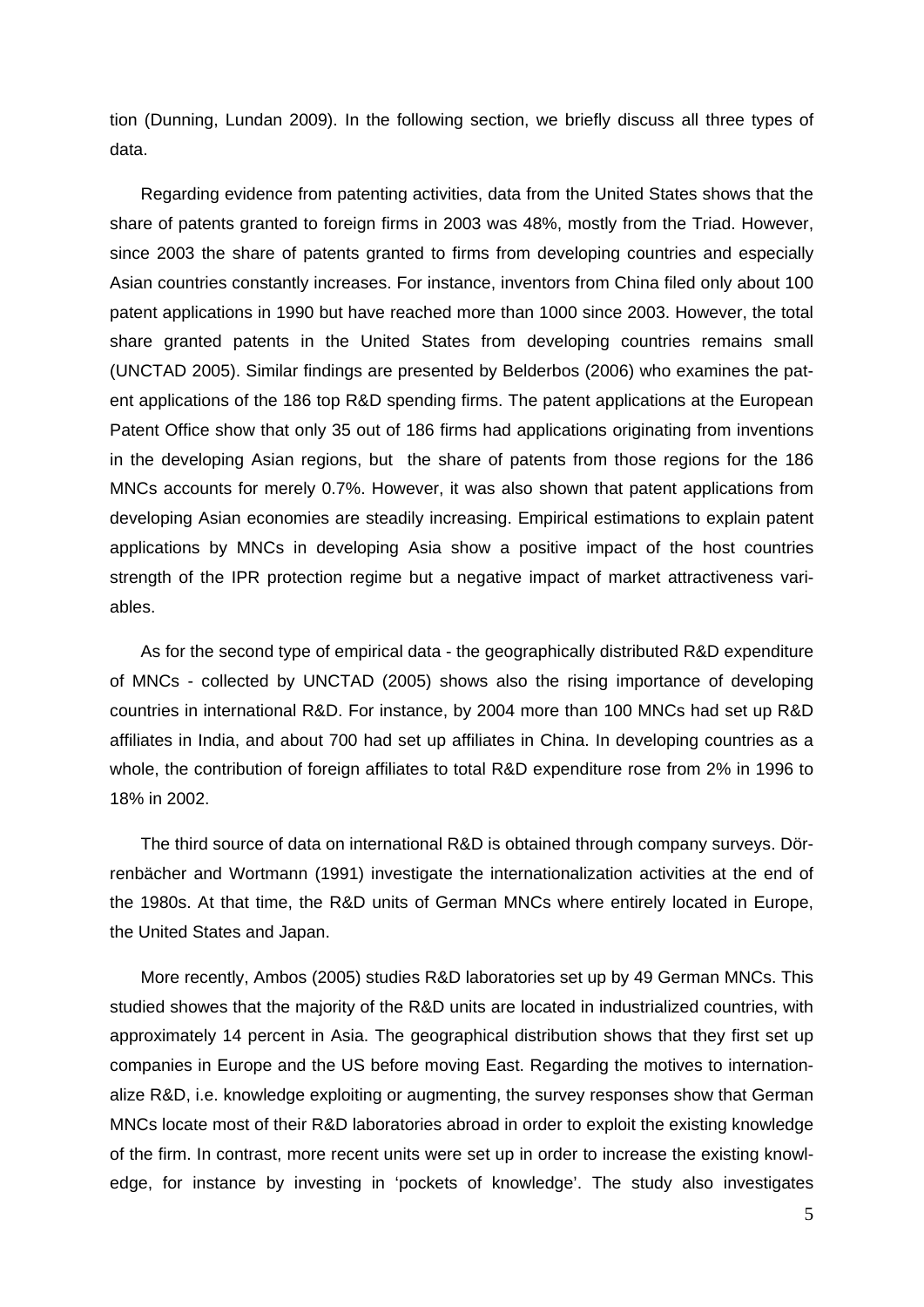whether R&D units are independent or set up along with manufacturing plants. The results show that 79% of those R&D units are physically attached to production sites, but no regional differentiation is indicated.

Belitz (2006) made similar findings by analyzing the R&D behavior of German MNCs. Using surveys from business R&D, the study shows that on the one hand, internationalization of R&D was a consequence of merger and acquisition (M&A) activities with the aim of accessing new markets. These foreign R&D units are mainly engaged in the development of product adaptation activities. On the other hand, foreign R&D is increasingly conducted to augment firm specific knowledge by accessing the infrastructures abroad. As for the locations of R&D units, Europe and the United states are the most important sites, while Asia is the most preferred location for future innovation activities.

Ito and Wagasuki (2007) have analyzed the determinants that lead firms to a knowledge sourcing versus a knowledge exploiting strategy based on information of Japanese affiliates. In their observation they engaged firm and country characteristics and found that exporting favors both strategies, while host country advantages such as strong IPR enforcement and availability of R&D personnel attracts knowledge sourcing strategies.

Kinkel and Maloca (2008) examine R&D offshoring of German companies in the manufacturing sector. Their study shows that larger companies are less reluctant to offshore part of their R&D units abroad compared to smaller companies. As for the target countries to offshore R&D, the companies mention Asia as the preferred region among which China takes the largest stake. Regarding the reasons to offshore, about one quarter of the companies state that they move R&D activities abroad in order to increase the company' knowledge base. In contrast, knowledge exploiting, i.e. to locate R&D units close to customers in order to adapt products to local demands, seems less important. The motives for relocation, however, are not differentiated by region.

The study by Ambos and Ambos (2009) investigate 25 R&D units in non-triad countries by German MNCs. Regarding the strategy of R&D internationalization, only a small number of R&D units conduct knowledge augmenting, and most of the R&D units are attached to manufacturing plants. Preferred locations for the R&D units in non-triad regions are India, probably due to its large market, Singapore and Taiwan due to their highly specialized technological capabilities.

#### *Host Countries*

Now we turn our attention to the host countries in developing Asia. The majority of the companies from our sample conduct R&D in China and India. Therefore, our focus remains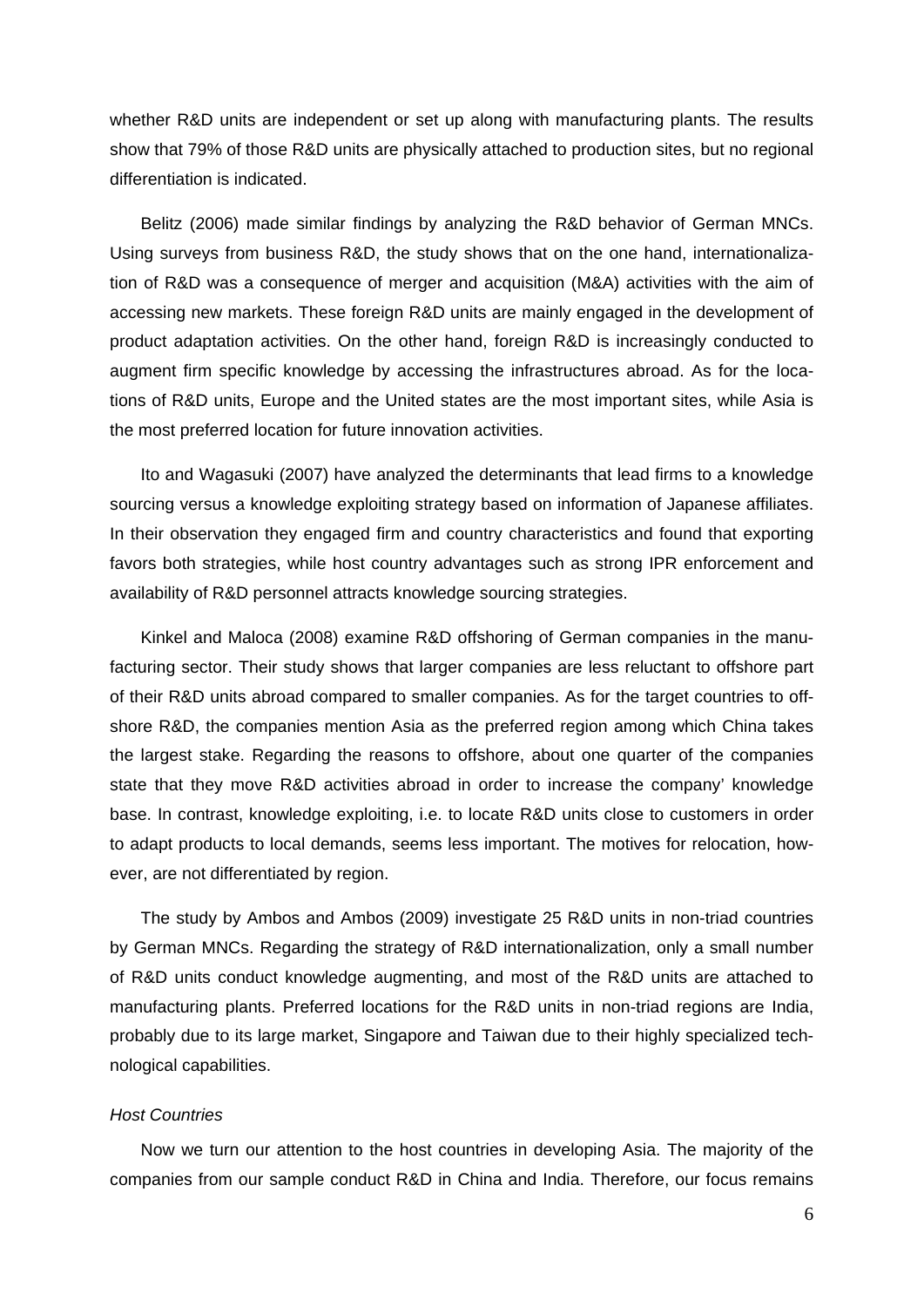on these two countries. Although conventional wisdom suggests that foreign firms are investing in developing Asian countries for its cheap labor, the literature we review suggests that the increased knowledge base in those countries attracts more advanced R&D.

China is seen as a country where foreign R&D units are increasingly able to transform the role from adapting technologies to local environments, to developing technologies themselves. This shift is usually a long process because of the time required to develop human resources. However, there are numerous Chinese students holding American PhDs in the fields of sciences and engineering, and the Chinese government encourages students to return to their home country. Moreover, China is the second largest country in terms of number of researchers and as a consequence, Chinese R&D units are successfully leveraging innovations. For instance, Nokia succeeded the development of new cell phone models that have developed in its Beijing Product Development Center. Moreover, Henkel's engagement in R&D collaboration with Chinese universities suggests that Western companies try to augment their knowledge by setting up R&D units in China.

The situation in India is similar. It is endowed with a large number of English speaking scientists at the university level. Foreign companies bring their business model in order to commercially exploit the science base. For instance, Adobe used the Indian subsidiary to develop new software products. Intel's Indian subsidiary is engaged in complex tasks and filed 63 patents with a workforce of 1500 IT specialist. In the pharmaceutical industry, most foreign major MNCs have foreign R&D units in India (Asakawa, Som 2008).

To sum up, the cases of R&D laboratories in China and India cited above indicate that MNCs conducting R&D in China and India are increasingly involved with leveraging innovations and use the development of the national innovation system to augment the firm specific knowledge.

### **4. Hypotheses**

In the third section we have seen that empirical studies based on company surveys show mixed results regarding firms' R&D strategy in developing Asian economies, whereas case study evidence points to the increasing importance of knowledge augmenting strategies. Our empirical investigation therefore aims to show whether firms with international R&D follow a knowledge augmenting or knowledge exploiting strategy.

Since our survey did not specifically ask firms for the strategy of their R&D units, we use the relationship between the sales of innovative products and establishing R&D units in Asia. That is, companies with knowledge augmenting R&D use the knowledge obtained from for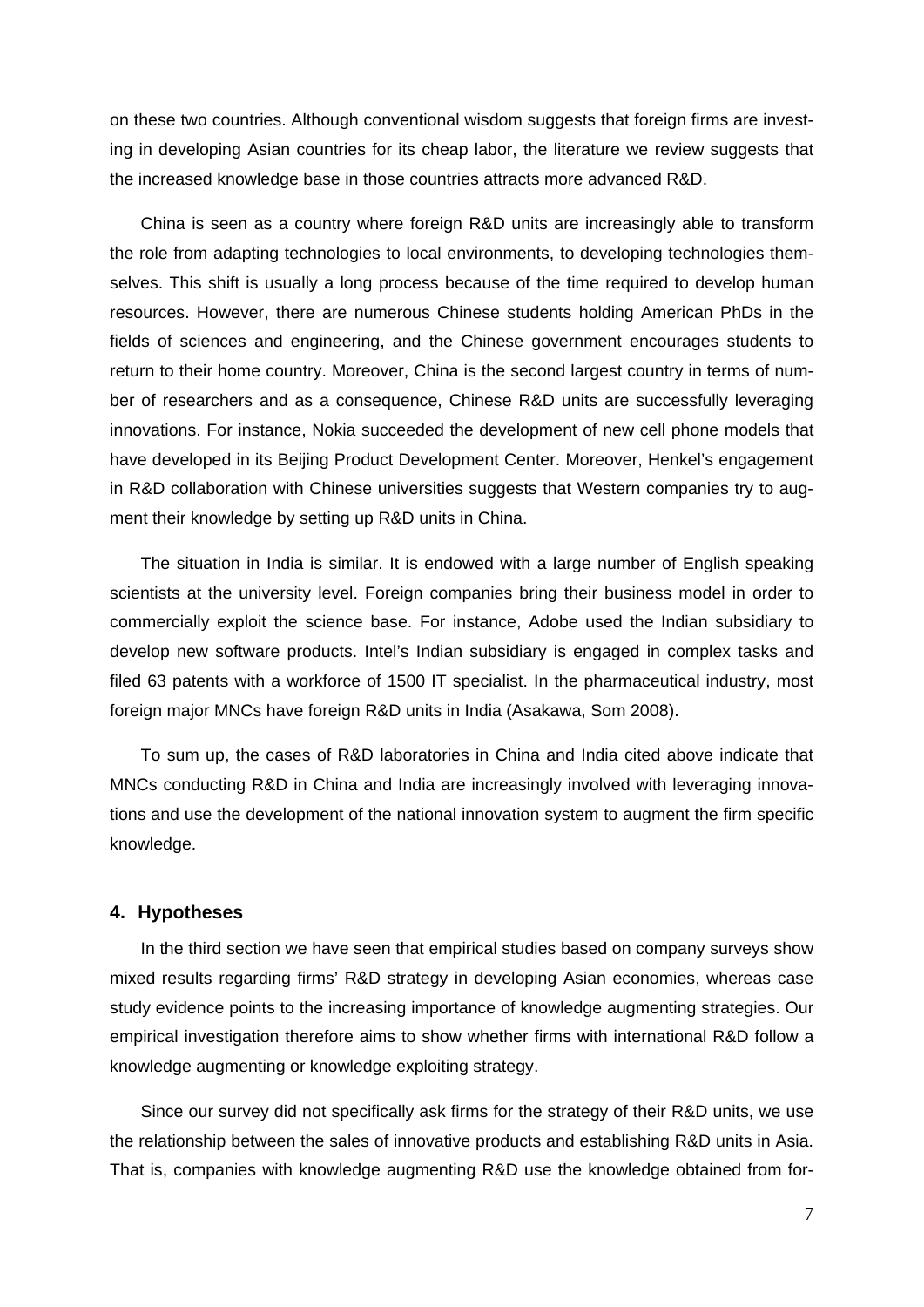eign R&D units in order to introduce innovative products in their headquarters. New products will be technologically advanced and selling activities will take place mainly in developed countries, whereas selling activities in developing countries is not a necessary condition (see section 2). Thus, we propose Hypothesis 1:

*Hypothesis 1: Companies that conduct R&D in Asia following a knowledge augmenting strategy sell innovative products in developed countries.*

In contrast, companies following a knowledge exploiting strategy use the foreign R&D units abroad in order customize products to local demands. The sales of those adapted products will take place in the local market, but not in other countries. Hence, Hypothesis 2 is:

*Hypothesis 2: Companies that conduct international R&D following a knowledge exploiting strategy sell innovative products in Asian countries but not in developed markets.* 

In table 4-1 we summarize the expected signs of our variables that correspond to the hypotheses stated above.

|                                       | Selling of innovative<br>products in Asia | Selling of innovative<br>products in developed<br>countries |
|---------------------------------------|-------------------------------------------|-------------------------------------------------------------|
| Hypothesis 1:<br>Knowledge augmenting |                                           | $\left( +\right)$                                           |
| Hypothesis 2:<br>Knowledge exploiting | $\left( +\right)$                         | . – )                                                       |

**Table 4-1: Expected relations between international R&D and R&D strategies** 

Besides these two hypotheses, which represent the focus of our paper, we include a number of variables in our estimation that may influence the likelihood to conduct international R&D. These variables follow the OLI model from Dunning (1981) and have - for the most part - been used to analyze international R&D location decision, for instance in Rammer and Schmiele (2008) and Hollenstein (2005).

We are further interested to understand, whether the likelihood to conduct R&D in developing Asia is influenced by innovation activities in this region. A positive influence suggests that companies establish their complete innovation value chain in developing Asia whereas a negative sign suggests independent R&D laboratories that transfer knowledge to the home base. Therefore, we include innovation activities in developing Asia in our estimation.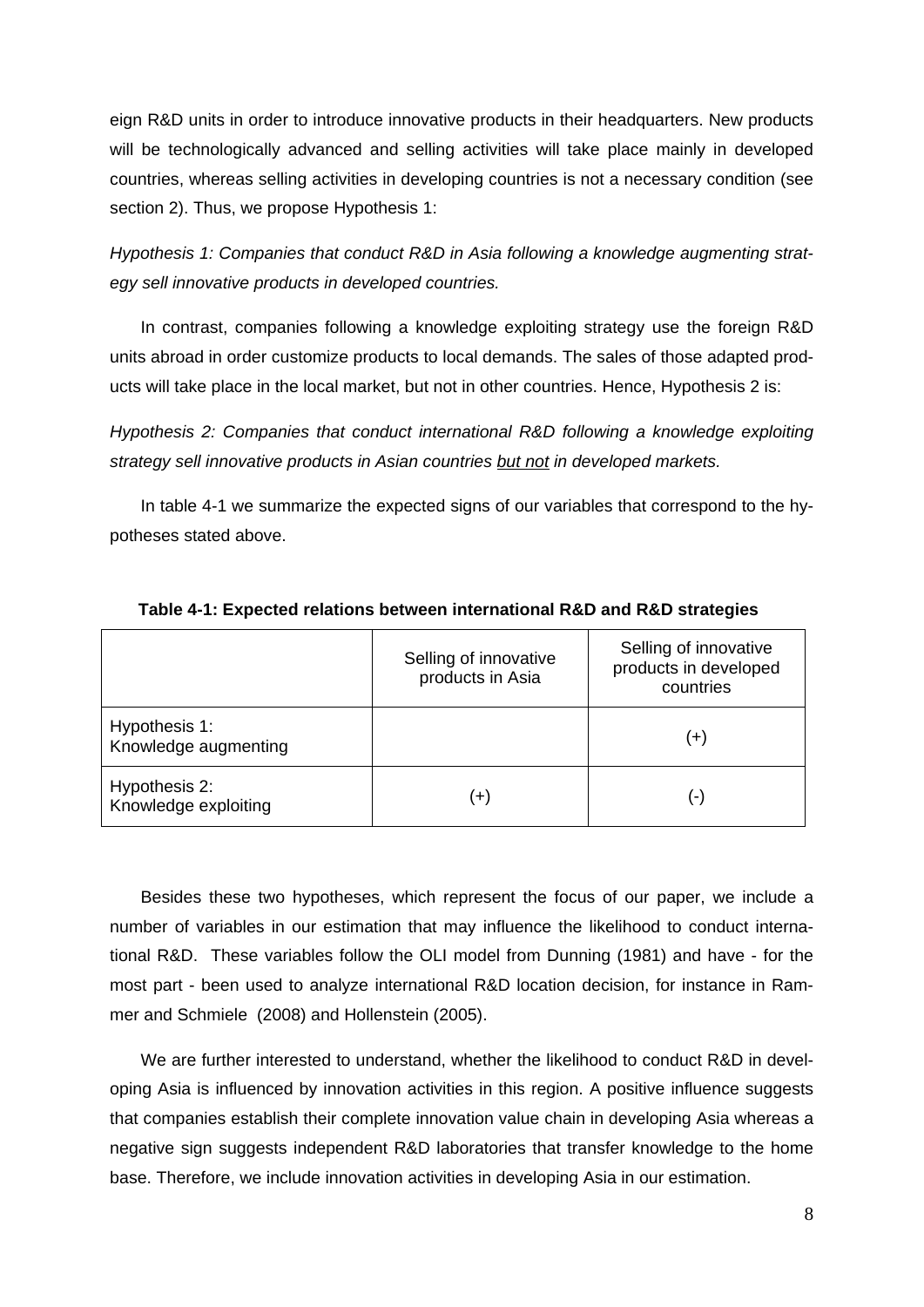Since firms' require absorptive capacity to use the knowledge in host countries, we derive the hypotheses that international R&D is facilitated by internal R&D and continuous R&D activities (Cohen, Levinthal 1989).

Establishing international R&D units in developing countries is associated with a high degree of risk. In order to reduce the risk and to become more acquainted with the business environment, firms can reduce risk by developing experience by exporting to other countries (Rammer, Schmiele 2008). Therefore, we include export intensity to measure this effect, and expect a positive influence.

Empirical research has shown that firms' tend to internationalize R&D first to developed countries before they go to developing countries. Obviously, firms require a certain experience with international R&D in other countries. Therefore, we include a number of variables that measure the experience regarding R&D internationalizing. First, a count variable measures the number of international R&D units in other countries. We expect that the likelihood to establish R&D units in Asia rises with experience, i.e. with the number of R&D units in other countries. Second, we include innovation activities in developed countries as explanatory variable. Firms with successful innovations steaming from R&D units in developed countries are expected to increase the likelihood to establish R&D units in developing Asia.

Moreover, most empirical research investigates the internationalization of R&D activities by large MNCs. Kinkel and Maloka (2008) have shown that the likelihood to offshore R&D activities rises with the number of employees per firm. Therefore, we include company size measured as employees per firm in logarithm in our estimation.

Finally, we control for industry dummies. Based on NACE codes we use categories for low-tech, medium-tech and high-tech manufacturing as well as services which are developed by Legler and Fritsch (2006).

## **5. Data**

In this section, the database, variables and the methods which are used to empirically test the hypotheses are introduced. The explanatory variable is used to address the research question and is applied to the dependent variable, that is, to conduct international R&D in developing Asian economies.

### *The German Innovation Survey*

 This paper employs data from the German Innovation Survey, which represents the German contribution to the EU's Community Innovation Survey (CIS). The German Innovation Survey follows the methodological recommendations for CIS surveys and adopts the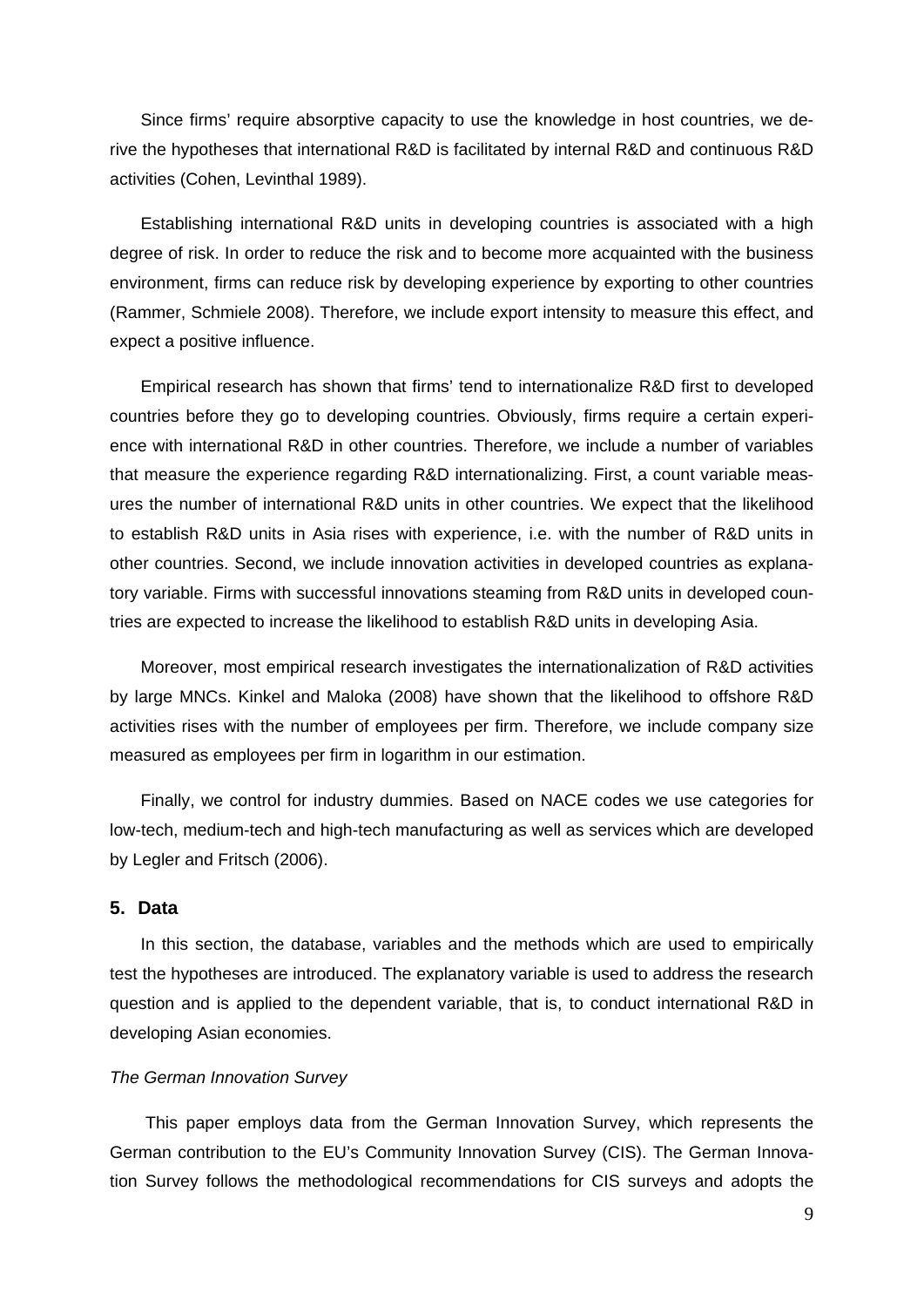standard CIS questions. The German Innovation Survey is conducted by the Centre for European Economic Research (ZEW) in Mannheim, Germany, and called the Mannheim Innovation Panel (MIP). In addition, the MIP contains a significantly larger number of questions compared to the harmonized CIS questionnaire, which allows a much more detailed analysis of relations between firms' innovation activities and their market and innovation environment. The database has a broader sector and size coverage than the CIS standard, including firms with 5 to 9 employees and covering a larger set of service sectors. The usage of the terms in this paper (e.g. "research" and other "innovation activities") follows the definition of the Frascati Manual (OECD 2002).

### *Dependent and Independent Variables*

The paper employs information from two survey waves of the Mannheim Innovation Panel: 2005 and 2006. The sample has been restricted to innovative firms having their headquarters in Germany and in particular to firms that carry out R&D activities abroad in order to be able to compare the effects of the internationalization drivers of different countries.

The information of the dependant variable has been taken from the 2006 survey which has questioned firms about their innovation activities outside Germany. As for the preferred locations, the majority of the firms' in the survey locate their R&D units in Western Europe and North America, however 16% of the firms establish R&D units in developing Asian countries (Figure 5-1). Figure 5-2 shows the locations of international R&D differentiated by countries. Almost half of the firms have or plan to have R&D units in China and almost one third in India.

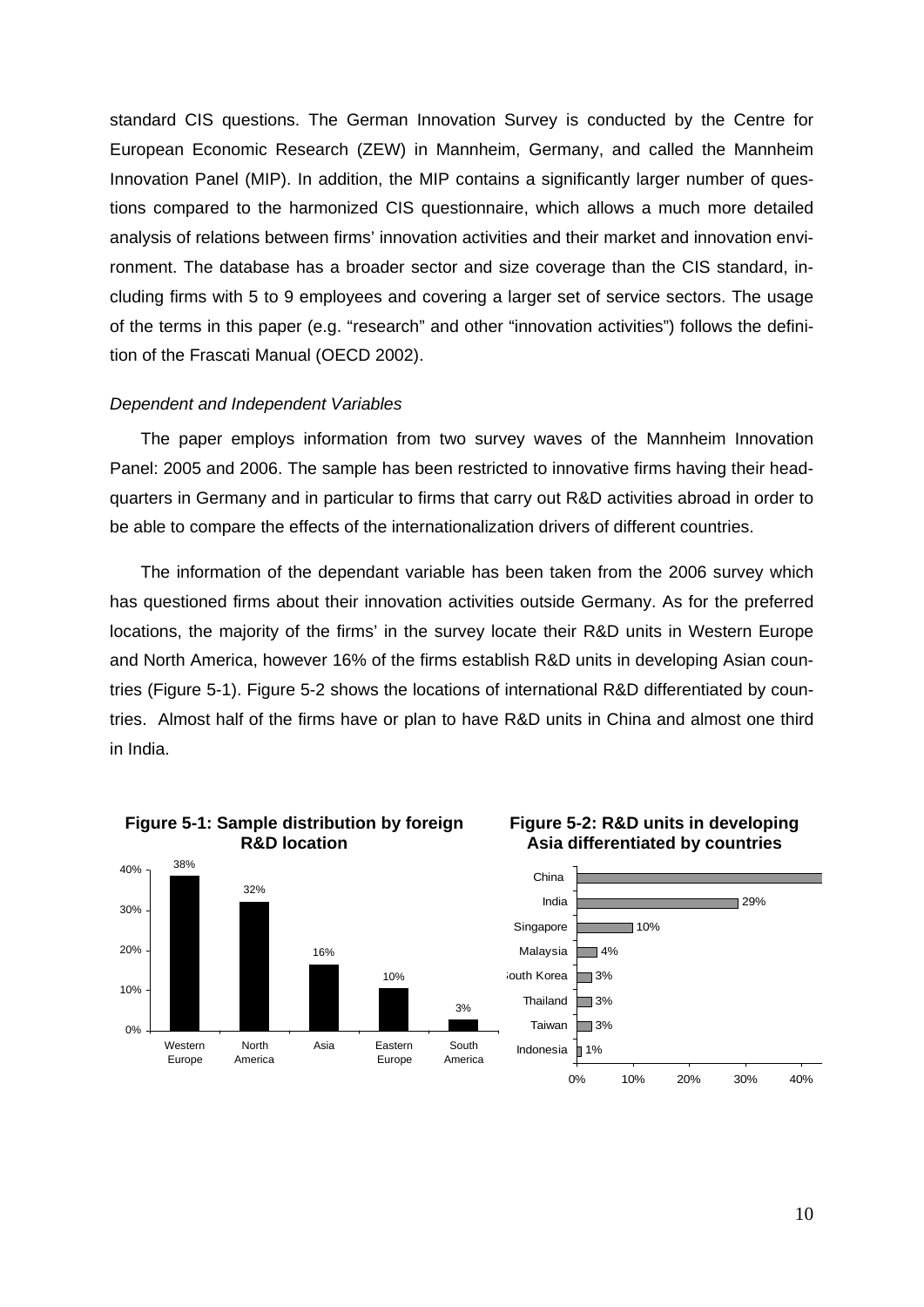The 2005 survey contributes to the variables to test our main hypotheses, selling activities in Asian and developed economies) as well as the control variables described above. Table 5-1 shows the detailed definition of our dependent and independent variables.

| Variable                                                 | <b>Indicator</b>                                                                                                                                                                                                    |  |  |  |  |
|----------------------------------------------------------|---------------------------------------------------------------------------------------------------------------------------------------------------------------------------------------------------------------------|--|--|--|--|
| <b>Dependent Variable</b>                                |                                                                                                                                                                                                                     |  |  |  |  |
| International R&D in developing Asia                     | 1 if a firm plans (in 2006/2007) or already conducts (in<br>2005) R&D activities in the following countries: China,<br>India, Indonesia, Malaysia, Singapore, South Korea,<br>Taiwan, Thailand; 0 otherwise         |  |  |  |  |
| <b>Independent Variables</b>                             |                                                                                                                                                                                                                     |  |  |  |  |
| <b>R&amp;D Strategy</b>                                  |                                                                                                                                                                                                                     |  |  |  |  |
| Selling of innovative products in developing<br>Asia     | 1 if a firm sells innovative products in developing Asian<br>economies; 0 otherwise                                                                                                                                 |  |  |  |  |
| Selling of innovative products in developed<br>countries | 1 if a firm sells innovative products in developed<br>economies (North America, Europe); 0 otherwise                                                                                                                |  |  |  |  |
| <b>Absorptive Capacity</b>                               |                                                                                                                                                                                                                     |  |  |  |  |
| R&D intensity                                            | Share of R&D expenditure from sales                                                                                                                                                                                 |  |  |  |  |
| Continuous inhouse R&D                                   | 1 if a firm conducted in-house R&D continuously in<br>2002-2004; 0 otherwise                                                                                                                                        |  |  |  |  |
|                                                          | <b>Innovation value chain</b>                                                                                                                                                                                       |  |  |  |  |
| Innovation activities in developing Asia                 | 1 if a firm successfully introduced innovations in Asia<br>(construction/ conception of new products, manufactur-<br>ing of new products, implementation of new processes)                                          |  |  |  |  |
| <b>Experience</b>                                        |                                                                                                                                                                                                                     |  |  |  |  |
| <b>Export Intensity</b>                                  | Share of exports from sales                                                                                                                                                                                         |  |  |  |  |
| Number of R&D activities in other countries              | Number of R&D locations abroad per firm                                                                                                                                                                             |  |  |  |  |
| Innovation activities in developed countries             | 1 if a firm successfully introduced innovations in devel-<br>oped countries (construction/ conception of new prod-<br>ucts, manufacturing of new products, implementation of<br>new processes) by 2005; 0 otherwise |  |  |  |  |
| <b>Firm Size</b>                                         |                                                                                                                                                                                                                     |  |  |  |  |
| Firm size                                                | Log. No. employees in 2004                                                                                                                                                                                          |  |  |  |  |
| <b>Industry Dummies</b>                                  |                                                                                                                                                                                                                     |  |  |  |  |
| <b>Industry Dummy 1</b>                                  | Low-tech manufacturing                                                                                                                                                                                              |  |  |  |  |
| <b>Industry Dummy 2</b>                                  | Medium-tech manufacturing                                                                                                                                                                                           |  |  |  |  |
| Industry Dummy 3                                         | High-tech manufacturing                                                                                                                                                                                             |  |  |  |  |
| Industry Dummy 4                                         | <b>Services</b>                                                                                                                                                                                                     |  |  |  |  |

**Table 5-1: Dependent and Independent Variables** 

## **6. Results**

The results of our probit model estimation are shown in table 6-1. The estimation results (marginal effects) indicate the impact of a change in the independent variable on the firms'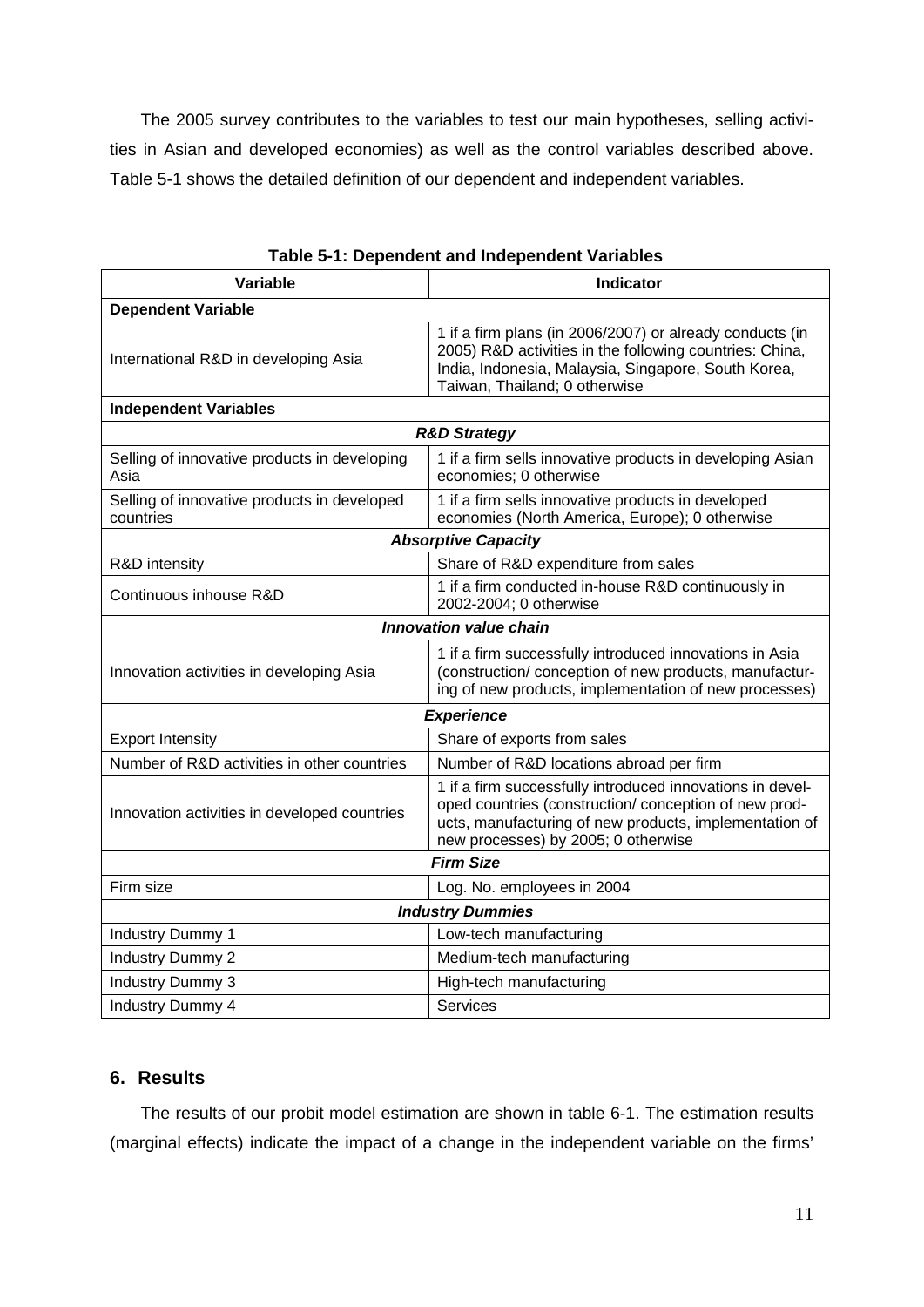probability to locate R&D units in developing Asian economies. The model fit - indicated by the pseudo R-square - is 0.39 and therefore satisfactory.

As for our main hypotheses we can confirm hypothesis 2 but reject hypothesis 1. Our results show that firms with international R&D activities in Asia sell innovative products on Asian markets. In contrast, firms selling innovative products in developed countries lower the likelihood to establish R&D units in Asia. Hence, we conclude that firms with international R&D activities in developing Asia follow a knowledge exploiting strategy. This seems in line with the explanation given by Kumar (2001) that foreign R&D in developing countries is generally more adaptive since the competitiveness of those nations is more likely to be a result of MNEs production relocation than domestic innovativeness. Adaptive R&D is naturally more designed to serve the foreign market with existing core technology embodied in domestically altered products.

Moreover, firms with innovation activities in Asia have an increased likelihood for research activities in Asia. Obviously, firms establish their innovation value chain, i.e. from knowledge creation to manufacturing and selling of innovative products, in developing Asian economies.

Among the other variables, we cannot confirm that R&D internationalization in Asia depends on the absorptive capacity of the firm, since the two variables (R&D intensity and continuous R&D) are not significant. However, firms require a certain experience with international R&D. That is, a high number of R&D units outside the home market increase the likelihood to locate R&D in Asian countries. The same accounts for innovation activities in developed countries. Obviously, firms first establish R&D units in developed countries before they move to Asia.

Surprisingly, firm size - measured as employees per firm - does not influence the likelihood to locate R&D in developing Asia. We conclude that R&D internationalization does not only represent an opportunity for large but also small firms who want to profit from the market opportunities.

As for industry dummies, the results show that medium-tech manufacturing firms positively influence the likelihood to locate R&D in Asia (services form the reference category).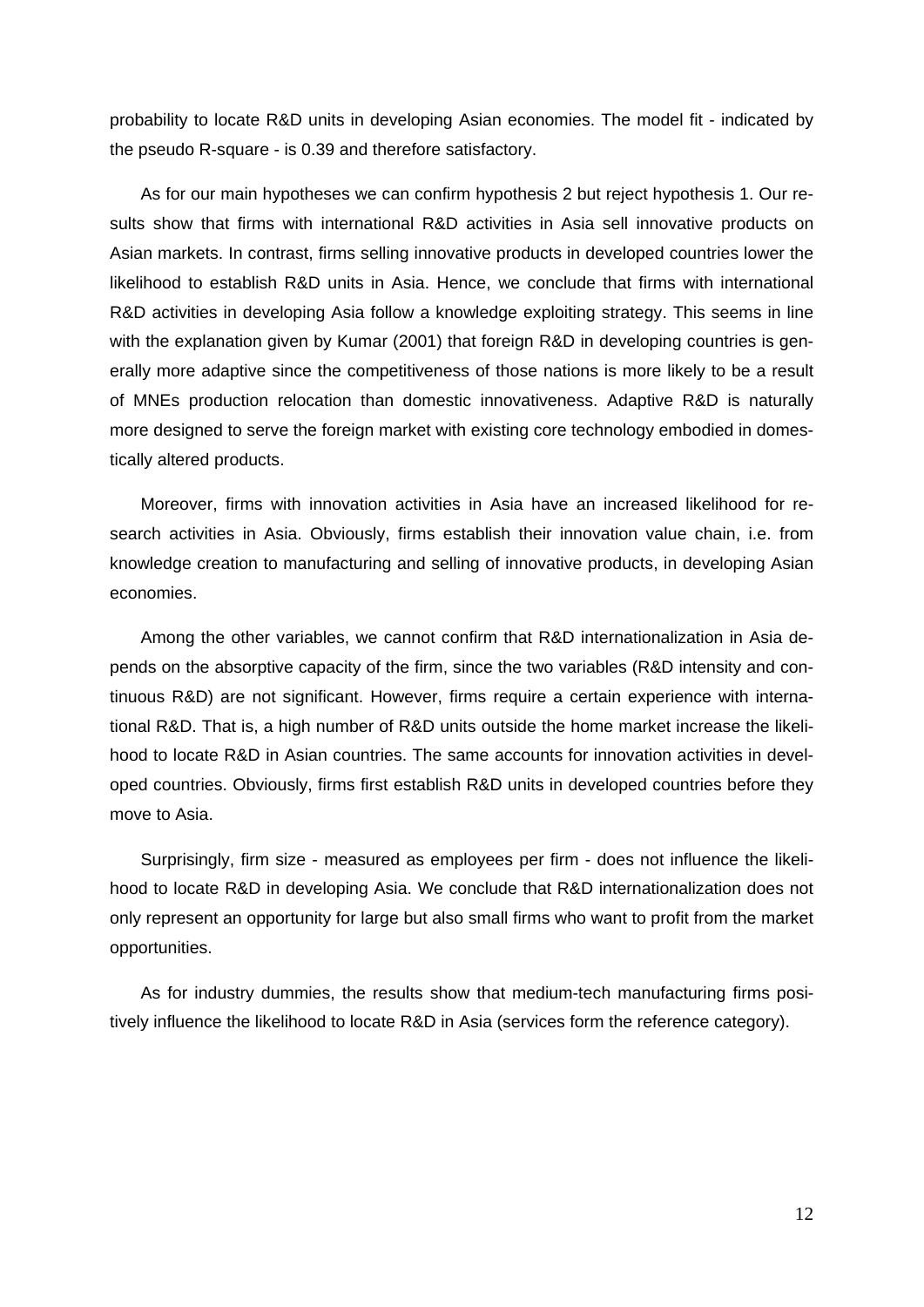| Probit Estimation: Dependent Variable: International R&D in developing Asia |                         |         |  |  |
|-----------------------------------------------------------------------------|-------------------------|---------|--|--|
| <b>Variables</b>                                                            | <b>Marginal Effects</b> | z-value |  |  |
| <b>R&amp;D Strategy</b>                                                     |                         |         |  |  |
| Selling innovative products in developing<br>Asia                           | $0.455*$                | 1.89    |  |  |
| Selling innovative products in developed<br>countries                       | $-0.711***$             | $-2.85$ |  |  |
| <b>Absorptive Capacity</b>                                                  |                         |         |  |  |
| R&D intensity                                                               | 0.00189                 | 0.47    |  |  |
| Continuous in-house R&D                                                     | 0.226                   | 1.06    |  |  |
| <b>Innovation value chain</b>                                               |                         |         |  |  |
| Innovation activities in developing Asia                                    | $1.232***$              | 4.21    |  |  |
| <b>Experience</b>                                                           |                         |         |  |  |
| <b>Export Intensity</b>                                                     | $-0.00391$              | $-0.95$ |  |  |
| Number of R&D activities in other countries                                 | $0.472***$              | 5.24    |  |  |
| Innovation activities in developed countries                                | $-0.0748$               | $-0.31$ |  |  |
| <b>Firm Size</b>                                                            |                         |         |  |  |
| Firm size                                                                   | $-0.0169$               | $-0.29$ |  |  |
| <b>Industry Dummies</b>                                                     |                         |         |  |  |
| Industry Dummy 1                                                            | 0.228                   | 0.80    |  |  |
| Industry Dummy 2                                                            | $0.666**$               | 2.11    |  |  |
| <b>Industry Dummy 3</b>                                                     | 0.506                   | 1.42    |  |  |
| Constant                                                                    | $-2.364***$             | $-6.98$ |  |  |
| No. of Observations                                                         | 739                     |         |  |  |
| Pseudo R Square                                                             |                         | 0.399   |  |  |

# **Table 6-1: Results of Probit Model**

The asterisks represent the levels of significance: \*\*\*<0.01, \*\* <0.05 and \* <0.10.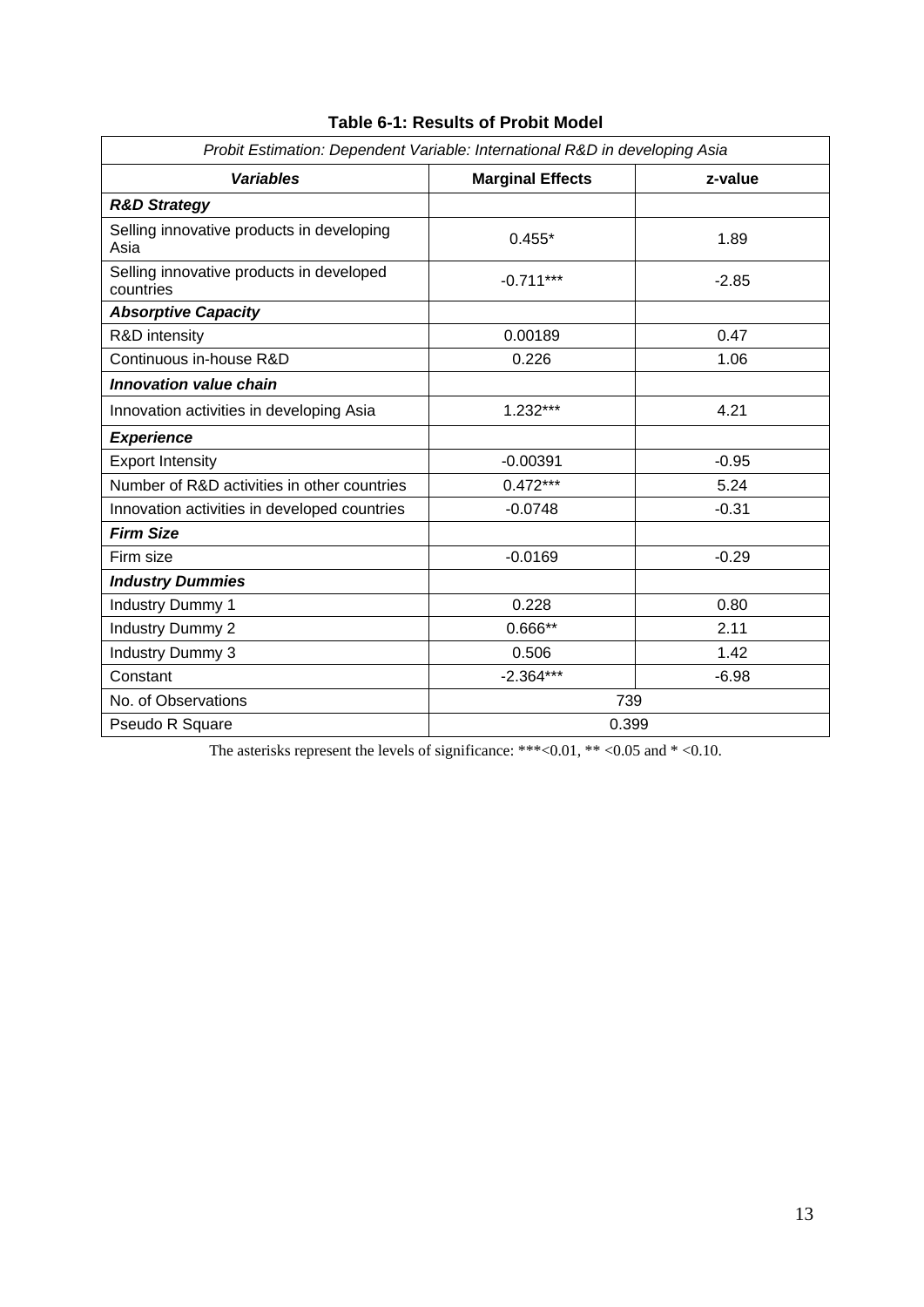### **7. Conclusion**

In this paper we investigated the international R&D strategies of German companies in developing Asian economies, i.e. whether they follow knowledge augmenting or knowledge sourcing strategies. Since the past empirical and case studies show ambiguous results, we tested for both strategies. We base our hypotheses on the relationship between R&D and sales activities in Asian and developed markets. The results of our probit model confirm that companies with R&D activities in developing Asian countries also sell innovative products in these markets. Since the results do not show a significant relationship between internal R&D activities in Asia and selling activities in developed countries - which would have pointed to knowledge augmenting strategies - we have to reject the hypothesis of knowledge augmenting strategies. Therefore, we conclude that companies with international R&D units in those countries adapt their products to local demand with the purpose of profiting from large consumer markets. Thus, we can confirm hypothesis 2, that companies with international R&D in developing Asian economies predominatly follow 'knowledge exploiting' strategies.

Although we focused our research on international R&D in Asian economies, our findings are for the most part in line with findings in the empirical literature on international R&D that we presented in our overview. First, as Rammer and Schmiele (2008) note, German companies internationalize R&D when they have an innovation based niche market position in the home market and can therefore exploit their unique technology advantage in foreign markets. Second, we draw the same conclusions as Belitz (2006) who finds that international R&D by German companies is adaptive and aims to access new markets. However, our findings contrast with Belderbos (2006), who does not find that market access is the focus of foreign R&D units in developing Asia.

Finally, we can make some suggestions for future research. Our empirical investigation is limited insofar as we focus on Asian developing countries in general and our sample is biased towards R&D in China and India. However, as these countries are different subject to their technological capabilities, future research should investigate in detail the incentives of companies to conduct international R&D activities in specific countries.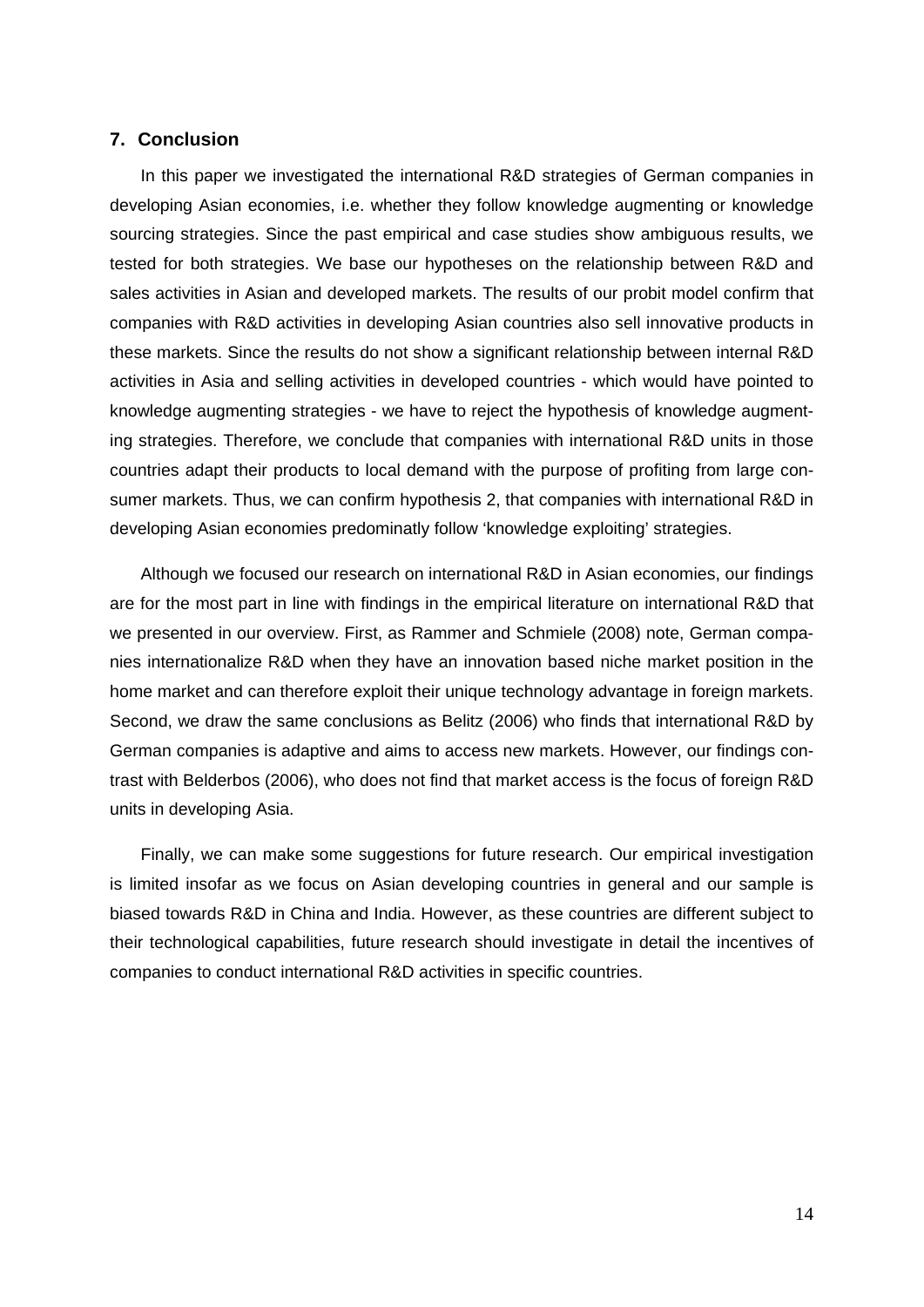## **Literature**

- Ambos, B. (2005): Foreign direct investment in industrial research and development: A study of German MNCs. In: Research Policy, 34 (4), pp. 395-410
- Ambos, B.; Ambos, T.C. (2009): Location choice, management and performance of international R&D investments in peripheral economies. In: Int.J.Technology Management, 48 (1), pp. 24-41
- Asakawa, K.; Som, A. (2008): Internationalization of R&D in China and India: Conventional wisdom versus reality. In: Asia Pacific Journal of Management, 25 (3), pp. 375-394
- Belderbos, R. (2006): R&D Activities in East Asia by Japanease European, and US Multinationals, JCER DISCUSSION PAPER No.100. Paper for presentation at the Conference, Japan Center for Economic Research, Tokyo, June 1, 2006.
- Belitz, H. (2006): Internationalisation of R&D by Multinationals:The last decade from a German Perspective, Paper Presented at IFSAM VIIIth World Congress Berlin, September 28 - 30.
- Cohen, W.M.; Levinthal, D.A. (1989): Innovation and Learning the 2 Faces of R-And-D. In: Economic Journal, 99 (397), pp. 569-596
- Dörrenbächer, C.; Wortmann, M. (1991): The internationalization of Corporate Research and Development. In: Intereconomics, 26 (3)
- Dunning, J.H. (1981): Explaining the International Direct-Investment Position of Countries Towards A Dynamic Or Developmental-Approach. In: Weltwirtschaftliches Archiv-Review of World Economics, 117 (1), pp. 30-64
- Dunning, J.H.; Lundan, S.M. (2009): The Internationalization of Corporate R&D: A Review of the Evidence and Some Policy Implications for Home Countries. In: Review of Policy Research, 26 (1-2), pp. 13-33
- Edler, J. (2008): Creative internationalization: Widening the perspectives on analysis and policy regarding international R&D activities. In: The Journal of Technology Transfer, 33 (4), pp. 337-352
- Friedman, L.T. (2006): The World is flat. The Globalized World in the Twenty-First Century, Penguin Groups (ed.), England.
- Gerybadze, A.; Reger, G. (1999): Globalization of R&D: recent changes in the management of innovation in transnational corporations. In: Research Policy, 28 (2-3), pp. 251-274
- Helpman, E. (1984): A Simple Theory of International-Trade with Multinational-Corporations. In: Journal of Political Economy, 92 (3), pp. 451-471
- Hollenstein, H. (2005): Determinants of international activities: Are SMEs different? In: Small Business Economics, 24 (5), pp. 431-450
- Karlsson, M. (2006): The Internationalization of Corporate R&D: Leveraging the Changing Geography of Innovation. *ITPS – Swedish Institute for Growth Policy Studies,* Report Number A2006: 007.